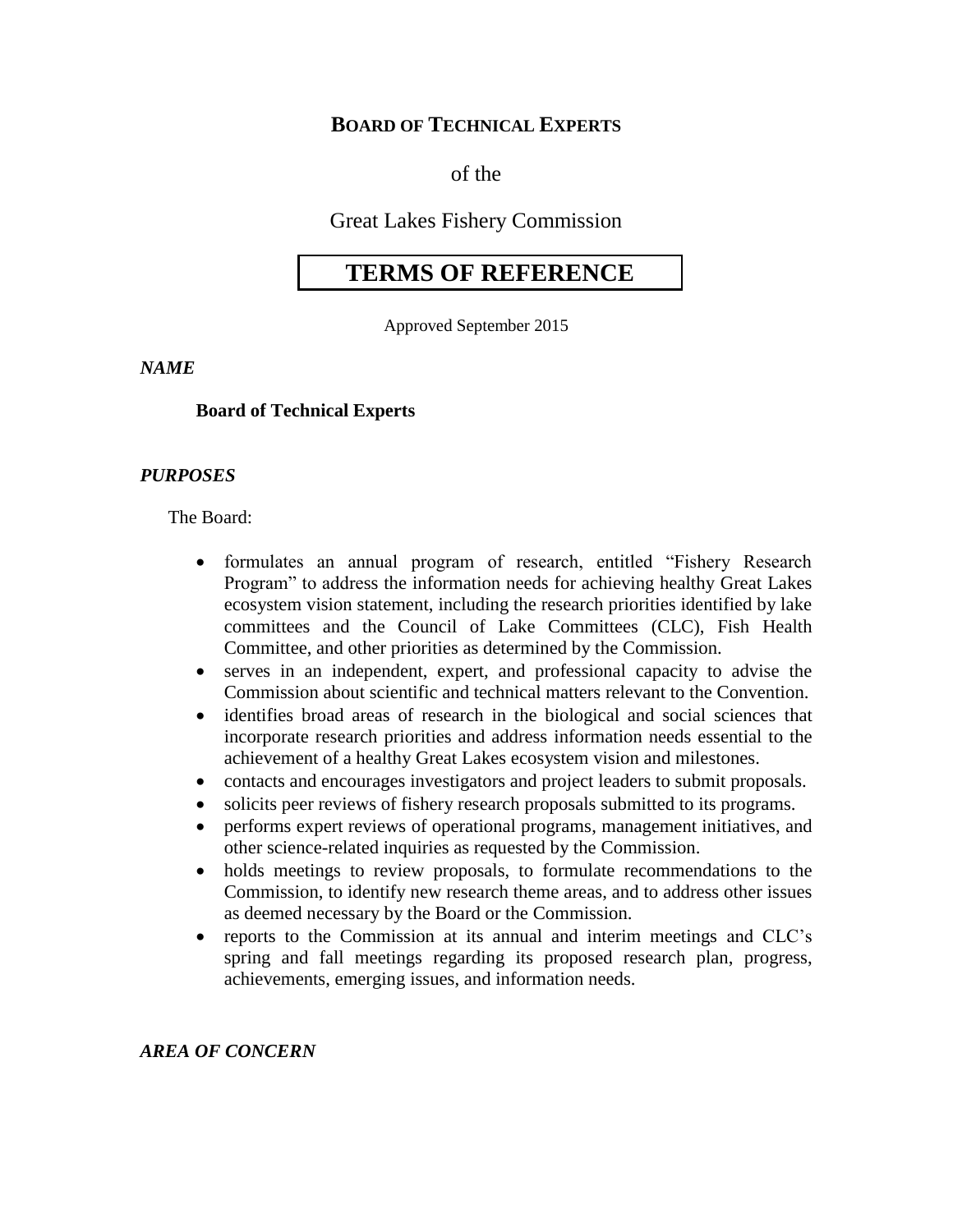For deliberations of this Board, the area of concern is as defined in the *Convention on Great Lakes Fisheries*:

"Lake Ontario (including the St. Lawrence River from Lake Ontario to the 45th parallel of latitude), Lake Erie, Lake Huron (including Lake St. Clair), Lake Michigan, Lake Superior and their connecting waters..." and the area of concern "shall also apply to the tributaries of each of the above waters to the extent necessary to investigate any stock of fish of common concern, the taking or habitat of which is confined predominantly to the Convention Area."

#### *BOARD MEMBER APPOINTMENT*

*Core Group* – The core group is composed of five or more members and includes, at a minimum, one representative of the CLC. The CLC representatives will be selected based on their ability to advance the research priorities of the lake committees, especially those priorities expressed periodically at State-of-the-Lake conferences and more often in the research priorities of the lake committees. Core group members shall not be Partnership in Ecosystem Research and Management (PERM) faculty. Other members will represent scientific disciplines needed to review the Fishery Research Program and will be scientists with demonstrated strength in peer-reviewed research. Core-group members are responsible for formulating and recommending a program of research to the Commission.

*Members-at-Large* – The members-at-large are term-appointed members. Members-at-large include those who lead research themes and one or more of the Commission's PERM faculty. Members-at-large report on progress within their research themes, participate in securing peer reviews of proposals, and provide advice to the core group.

*Nomination* – The chair and other members are nominated by the Commission's Science Director from candidates who are recognized as leading scientists by their peers. The CLC representatives for the core group will be nominated by the Science Director in consultation with the CLC. The CLC representatives will have science backgrounds, be familiar with the information needs of Great Lakes fishery management agencies, and participate regularly in lake committee and CLC meetings. Members must agree to follow the code of ethics established for the Board.

*Appointment and terms* – The Commission appoints all members and the chair. Members are appointed for two-year terms beginning after the Interim Meeting in odd-numbered years. Composition of the Board should approximate a balance between Canadian and U.S. scientists. Prospective members are advised that appointments will involve a major commitment of time and effort. The chair is to be available to advise commissioners during the Commission's annual meeting**.**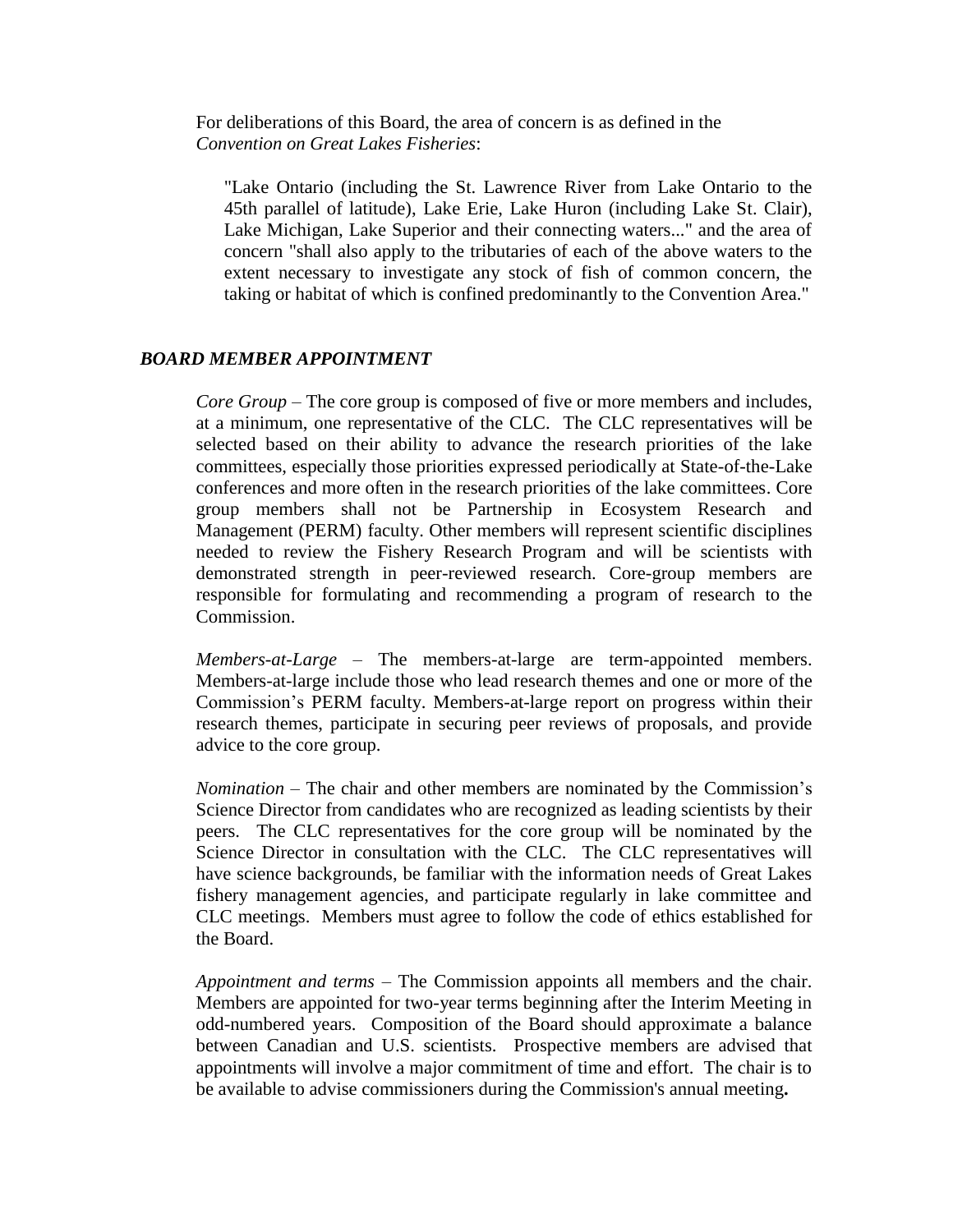## *DECISIONS*

Decisions shall be made by a consensus within the core group. When consensus cannot be achieved, the majority opinion shall be the recommendation and the concerns of all members shall be described in the Board's report to the Commission.

## *ROLE OF SECRETARIAT*

The Secretariat

- provides guidance regarding research direction with respect to the convention and the Commission's Strategic Vision.
- may participate as members.
- assists or leads development of research theme areas.
- ensures that Commission contractual arrangements and policies are followed.
- liaises among the Board, the Commission, and its cooperators.
- prepares and distributes meeting agendas, reports, and briefing materials and is responsible for meeting arrangements and the Board's website.

## *FISHERY RESEARCH PROGRAM*

*Purpose –* To support and conduct research and develop recommendations that will provide the information needed for achieving healthy Great Lakes ecosystems.

*Theme-area definition* – Most projects supported by Board's Fishery Research Program are organized under broad theme areas that describe a topic important for achievement of healthy Great Lakes ecosystems. These theme areas establish key research questions and hypotheses, organized into a logical sequential progression, that become the focus of specific projects. Theme areas are often developed in part through workshops and are broad enough to justify and support the research of several investigators. Research themes are described in documents that provide a review of the relevant literature and identify research questions or hypotheses pertinent to the Great Lakes. Research themes may be endorsed by multiple funding agencies and therefore offer the opportunity for investigators to consider multiple funding sources.

*Theme-area development* – The development and leadership for theme areas are provided by members of the Board. Any researcher or Board member may propose new theme areas. Research priorities from lake committees should either be integrated into existing research theme areas or stimulate the development of new theme areas. When not represented in existing research theme areas, project support for these priorities will be earmarked for funding under lake committee research (see below).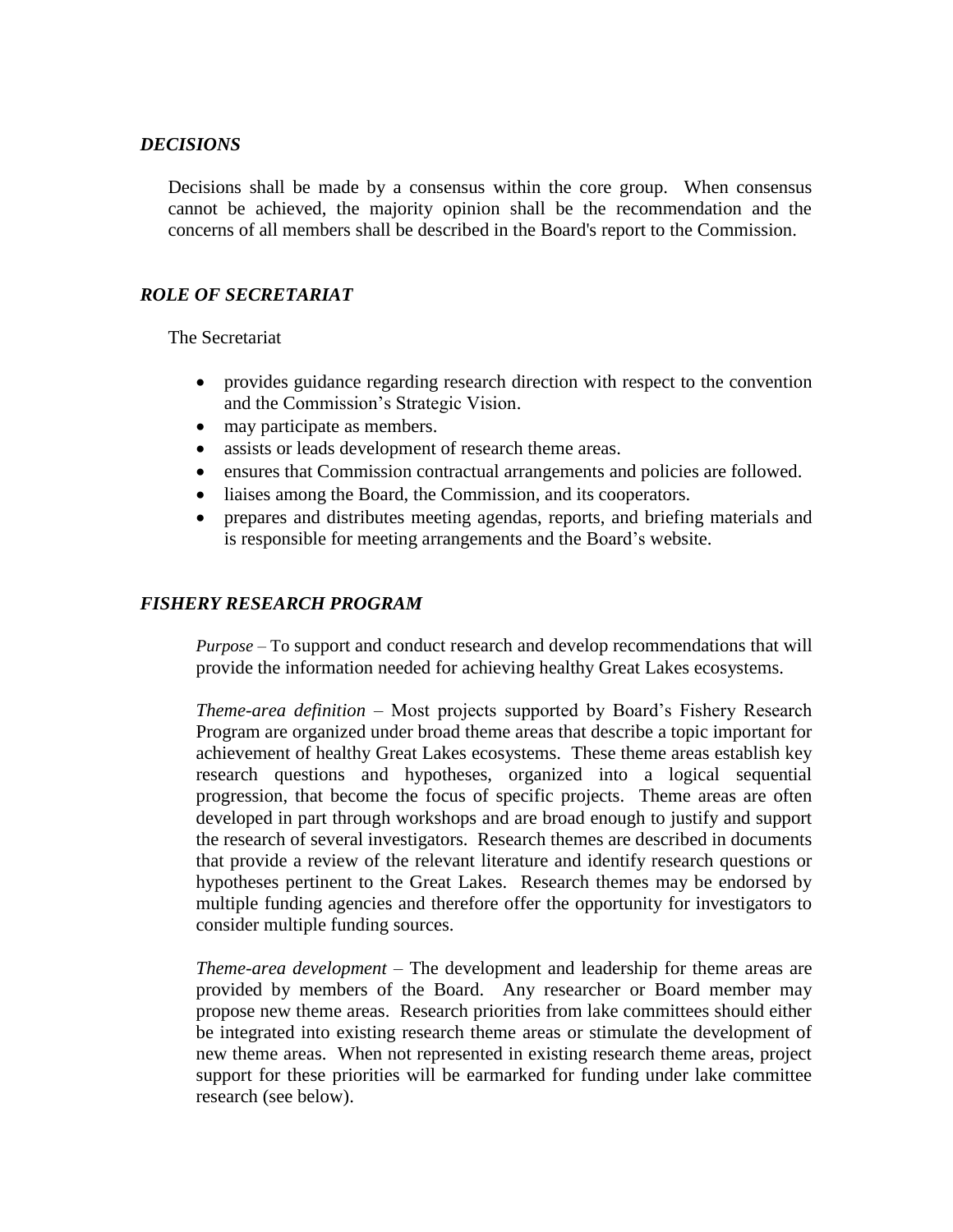*Lake Committee Research* – The Board also develops and executes a program of research in support of the immediate information needs identified by the lake committees, the Council of Lake Committees, and the Fish Health Committee.

*Non-Theme Area Research* – Projects that do not fall under any current theme area are also eligible for support. This category provides an opportunity for researchers with highly meritorious concepts, not connected to existing theme areas, to receive commission funding. It also provides a process for initiating projects that may develop into new research theme areas.

*New Great Lakes Researchers* – New-investigator research funding is provided to encourage new researchers to focus their programs on the Great Lakes. New researchers are those who were hired by a university or governmental agency in the Great Lakes basin within the past three years and those outside the basin. New investigators are characterized by never previously being awarded a Commission project costing more than \$15,000 USD.

*Networking* – In addition to the conduct of research, at its March meeting the Board will invite principal investigators for presentations of recent completion reports and new investigators for presentation of pre-proposals. A networking reception will be held to allow interaction between researchers and the Board.

*Pilot projects* – The Board administers a program to provide rapid support for pilot research projects designed to explore new hypotheses and concepts and to acquire preliminary data to guide the development of full research proposals. Pilot projects proposals can be submitted at any time, must be less than \$10,000 USD, will be acted upon at both the March and September Board meetings, and Board recommendations will be forwarded immediately to the executive secretary of the Commission for funding decision.

*Recommendation of Fishery Research Program* –Recommendation for funding of a project by the Board to the Commission will depend upon positive, favorable reviews of the proposal. Research projects supported by the Board will encourage the restoration and rehabilitation of Great Lakes fisheries as directed by the Convention and reaffirmed in the Commission's Strategic Vision. Of particular importance are research projects that support the Commission's Healthy Great Lakes Ecosystems Vision Statement. Research projects also must be consistent with Fish Community Objectives and with the intent of the Joint Strategic Plan. High-priority research topics and questions also are identified within the research priorities developed by the lake committees and the Council of Lake Committees.

*Schedule for Research Proposals* – The Board evaluates research projects via a seven-step process: 1) request for pre-proposals, 2) pre-proposal submission, 3) oral presentation of research, 4) full proposal submission, 5) peer review, 6)